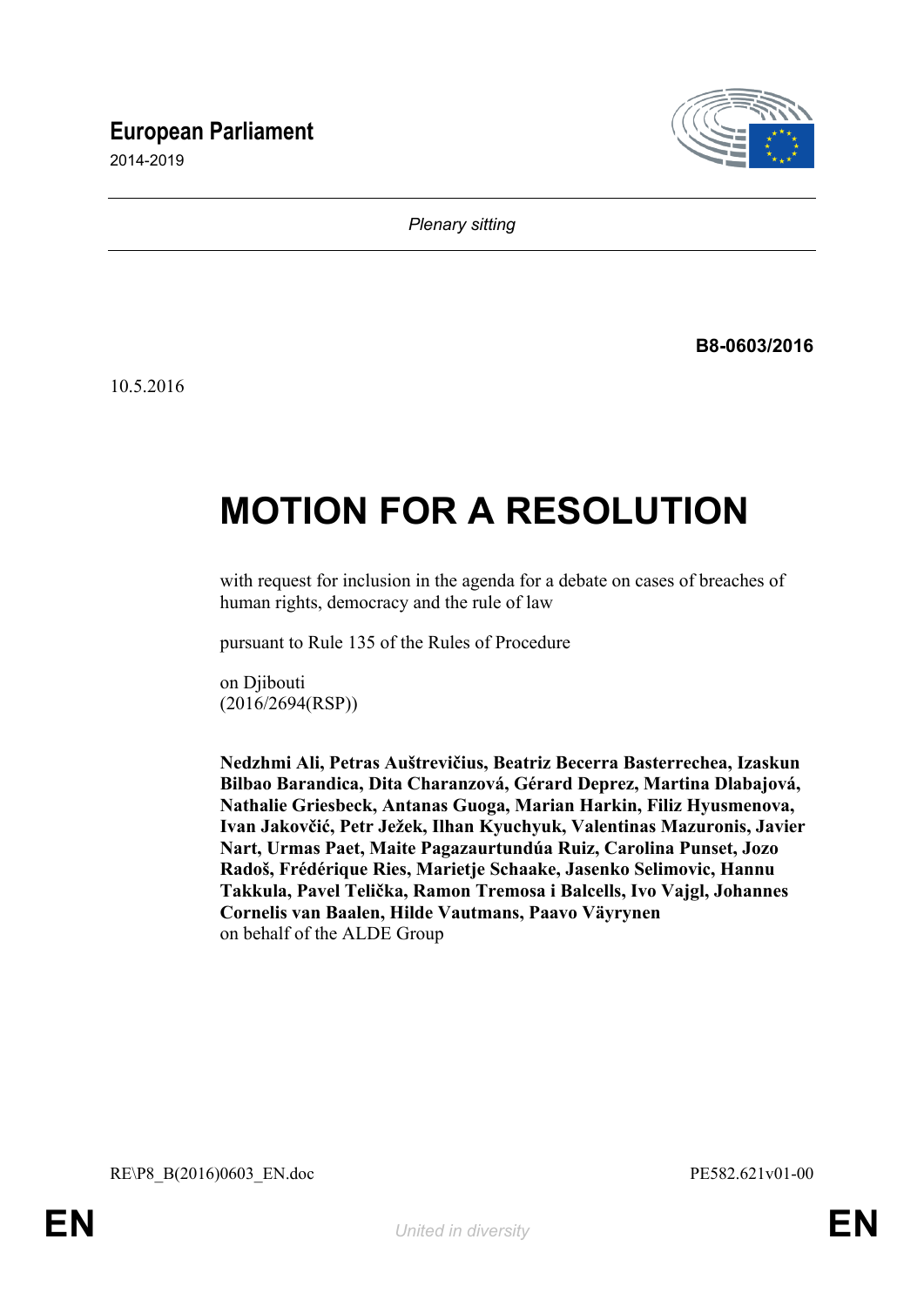#### **B8-0603/2016**

## **European Parliament resolution on Djibouti (2016/2694(RSP))**

## *The European Parliament*,

- having regard to its earlier resolutions on Djibouti of 18 December 1997 on the human rights situation in Djibouti, of 15 January 2009 on the situation in the Horn of Africa, and of 4 July 2013 on the situation in Djibouti,
- having regard to the Universal Declaration of Human Rights of 1948,
- having regard to the African Charter Of Human and Peoples' Rights which Diibouti has ratified.
- having regard to the Cotonou Agreement signed on 23 June 2000 and revised on 22 June 2010,
- having regard to the statements by the Spokesperson of the EEAS on the political situation in Djibouti on 23 December 2015 and on 12 April 2016 on the presidential elections in Djibouti,
- having regard to the Declaration by the High Representative, Federica Mogherini, on behalf of the EU on the occasion of the World Press Freedom Day 3 May 2016,
- having regard to the Preliminary statement of the IGAD Electoral Observation Mission on 9 April 2016,
- having regard to the EU regional political partnership for peace, security and development in the Horn of Africa
- having regard to the 1992 Constitution of the Republic of Diibouti which recognises fundamental liberties and basic principles of good governance,
- having regard to Rule ... of procedure,
- A. whereas Ismail Omar Guelleh, who came to power in 1999, was re-elected in 2005 with 96% of the vote and announced that he would not stand again for election in 2016; whereas he won with close to 80% of the vote in April 2011 in elections that were boycotted by a large section of the opposition after the Djibouti Parliament had amended the constitution in 2010 to remove the two-term limit to allow President Ismail Omar Guelleh to seek a new term;
- B. whereas there was violence after the 2013 parliamentary elections which the opposition claimed were rigged; whereas there were arrestation of religious, close to radicalized movements "Frères Musulmans" who called for insurrection; whereas the government launched a crackdown on its opponents; whereas it later signed an agreement in 2014 to restore peace with the opposition, in which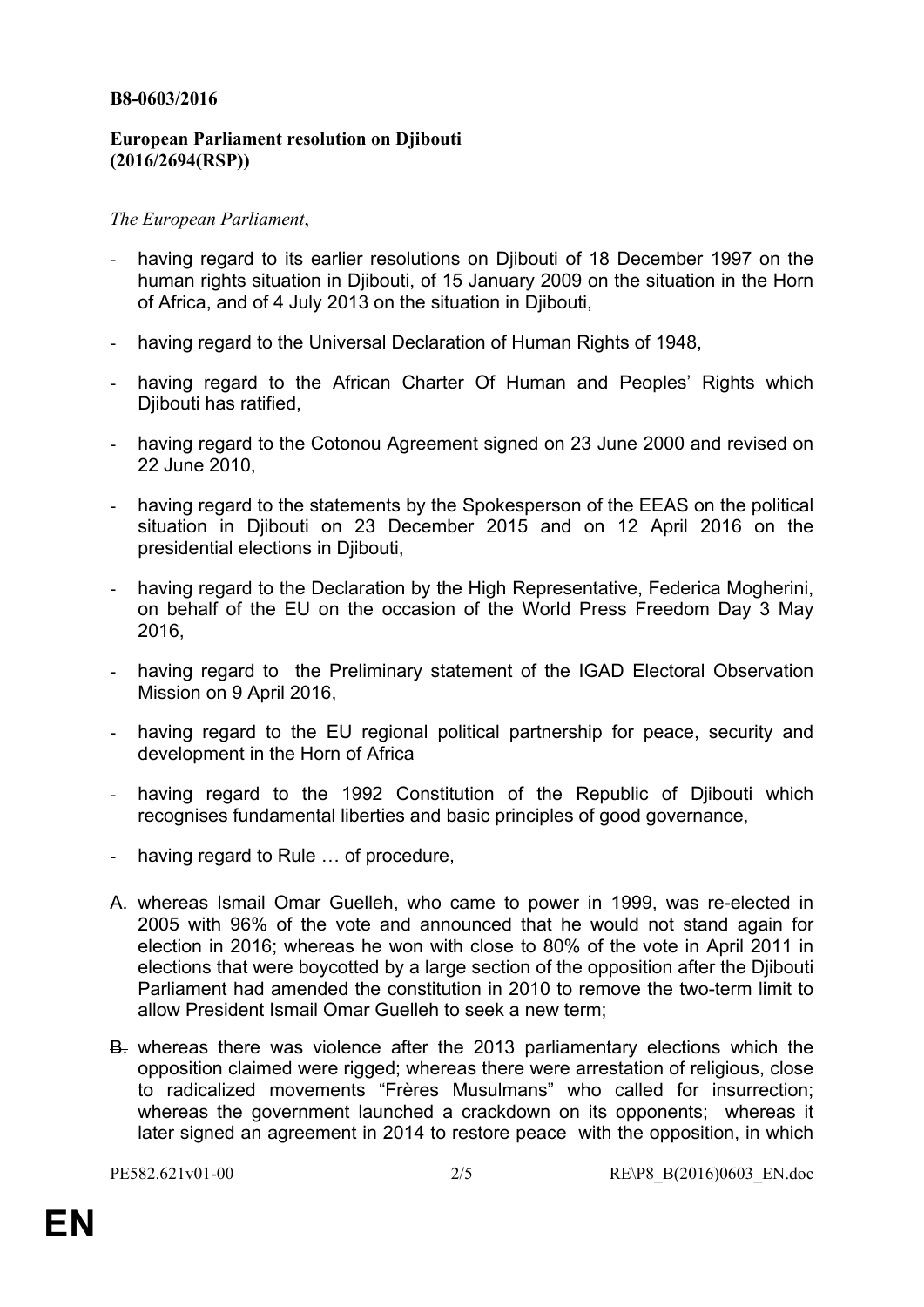it recognizes the status of the opposition and the entrance to Parliament opposition 'MEPs; whereas the Djibouti Human Rights League said 29 people were killed when police fired at an unrelated religious demonstration on 23 December 2015;

- C. whereas Ismail Omar Guelleh won a fourth five-year term as Djibouti's President with 87% of the vote in 8 April 2016; whereas the Observation Missions of the African Union, the League of Arab State for that presidential election reported that the poll was inclusive, free and transparent enough to be considered a credible reflection of the will of the people of Djibouti; whereas the Observation Missions of the IGAD and OCI reported that the presidential election was conducted in a peaceful, orderly and transparent way;
- D. whereas an opposition coalition called the Union of National Salvation (USN) made of 7 parties whose 4 legal parties recognised by the government has witnessed many splits in its ranks and ethnic allegiances threaten its unity, 3 of the 7 parties have decided to boycott the polls; whereas those opposition parties who participated has des cribbed the election as a "sham", they complain of police brutality against them and say they don't get fair media coverage;
- E. whereas the opposition daily newsletter has been closed by a Court order since 19 January 2016; whereas the Djibouti authorities have been quick to silence the opposition; whereas Kadar Abdi Ibrahim, co-director of the newspaper opposition "L'Aurore" has been arrested the 14 January 2016 and was sentenced to two months suspended prison; whereas, the journalist, Mohamed Ibrahim Waiss, has been arrested the 8 August 2014 during a pacific demonstration, tortured in prison then released on 21 August 2014 whereas a party of BBC journalists, who had previously obtained accreditation, were arrested on 1 April 2016 and subsequently detained for 18 hours and interrogated for eight hours before spending the night in custody; whereas this party was expelled from the country without having obtained legal representation; whereas in this last case, the Djibouti's authorities officially apologised to the United Kingdom and the BBC in April 2016;
- F. whereas Djibouti is ranked 170th out of 180 countries in the world ranking of press freedom established by RSF in 2015;
- G. whereas, the country has hosted France's largest military base on the continent since its independence in 1977; whereas Djibouti's proximity to restive regions in Africa and the Middle East renders the country strategically significant for the location of bases for the military superpowers in the horn of Africa (including the only US permanent military base in Africa); whereas Djibouti has hosted an Italian military base; whereas China has planned to establish a base in Djibouti at the end of 2017; whereas Djibouti also hosts German ships and Japanese military planes;
- H. whereas Djibouti has played and continues to play a key role in combating piracy and terrorism in the region; whereas American drones depart from the country to target Al Shabab in Somalia and Islamists in Yemen and across the Middle East ;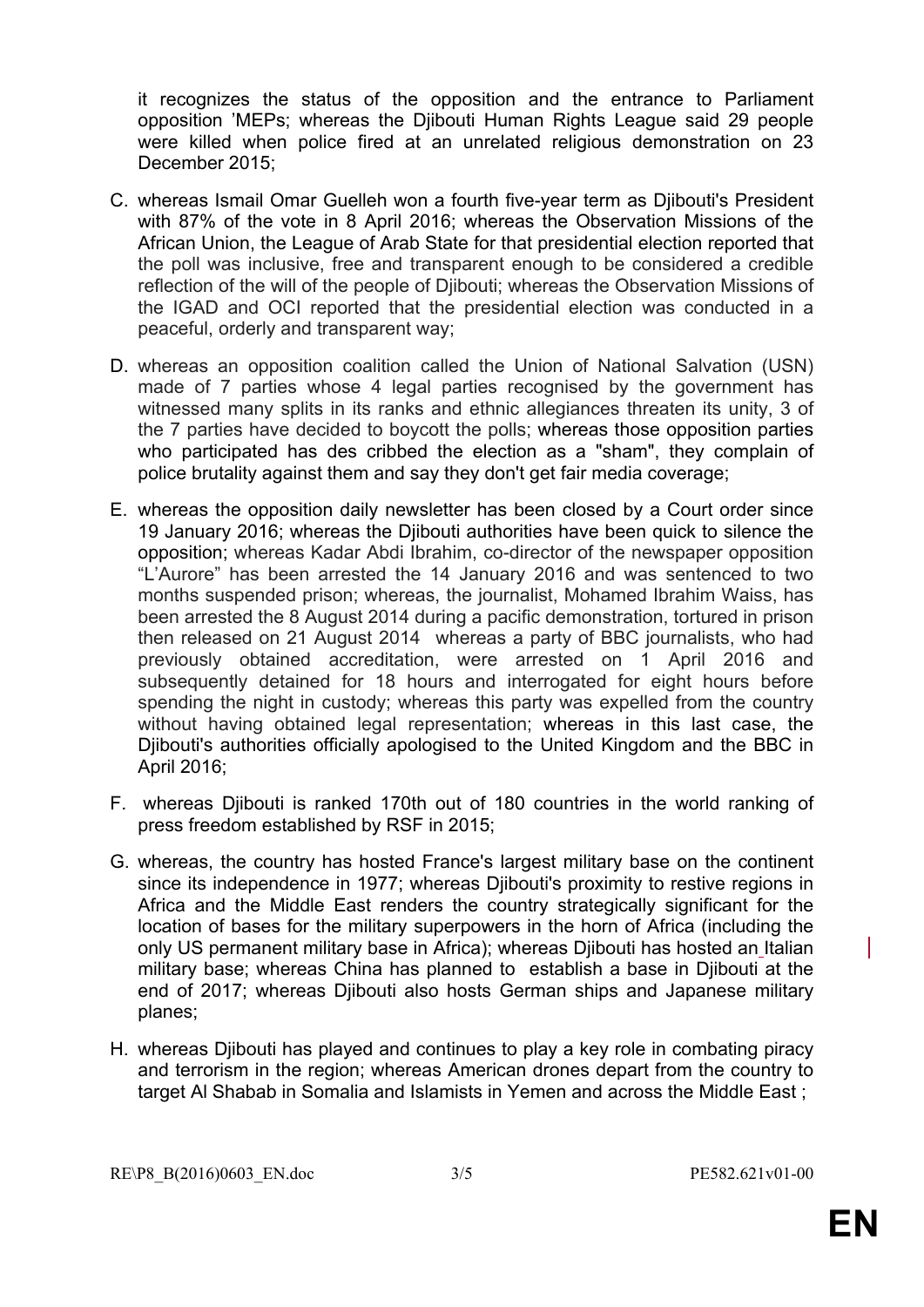- I. whereas these bases, along with the port of Djibouti at the centre of a major shipping route, are the main sources of income for the country; whereas the wealth gap between the ruling elites and the majority of the population is widening on a daily bases; whereas all NGOs present in the country (Amnesty International, Human Rights Watch, Reporters without Borders) ranked Djibouti among the poorest countries in the world (with the majority of the population having no access to water, food or sanitation);
- J. whereas Djibouti as the other countries of the Horn of Africa, are faced with many problems, consisting of complex emergency humanitarian situations, that are characterized by almost continuous cycles of food insecurity, drought and desertification, Whereas Djibouti has few natural resources and arable land; Whereas EU finances a program in the field of clean water; whereas the President Ismail Omar Guelleh has implemented since 2007, a national solidarity fund to finance the priority programs in the social field;
- K. whereas Djibouti is a signatory of the International Covenant on Civil and Political Rights as well as the International Covenant on Economic, Social and Cultural Rights;
- L. whereas Djiboutian women are confronted with diverse forms of violence, including rape, female genital mutilation, domestic violence, sexual harassment and early marriage, all of which have far reaching negative consequences for the physical and psychological well-being of women;
- M. whereas respect of for human rights, democratic principles and the rule of law are the very foundation of the ACP-EU partnership and constitute essential elements of the Cotonou Agreement;
- 1. calls on the Djiboutian authorities to guarantee respect for human rights recognised in national and international agreements, rights that Djibouti has signed up to with a view to safeguarding civil and political rights and freedoms, including the right to demonstrate peacefully and freedom of the press;
- 2. calls on all political forces in Djibouti to respect the rule of law and not to engage in any kind of violence and repressive measures following the results of the poll; calls on the Djiboutian authorities to pick up the thread of political dialogue with the opposition parties to address all political, economic and social issues in order to ensure stability, which is something that necessarily entails respect for human rights and good governance;
- 3. points out that if Djibouti's geo-strategic position on the Gulf of Aden renders the country a valuable partner in the fight against terrorism and piracy, welcomes the government for its efforts in the fight against terrorism, and piracy, contributing to the stability in the region. Recalls its participation in AMISON. Recalls its contribution in the context of EUCAP NESTOE and ATALANTE operations;
- 4. recalls that the EP has stated its willingness to monitor the situation in Djibouti closely with regard to the Cotonou Agreement (and in particular Articles 8 and 9 thereof;